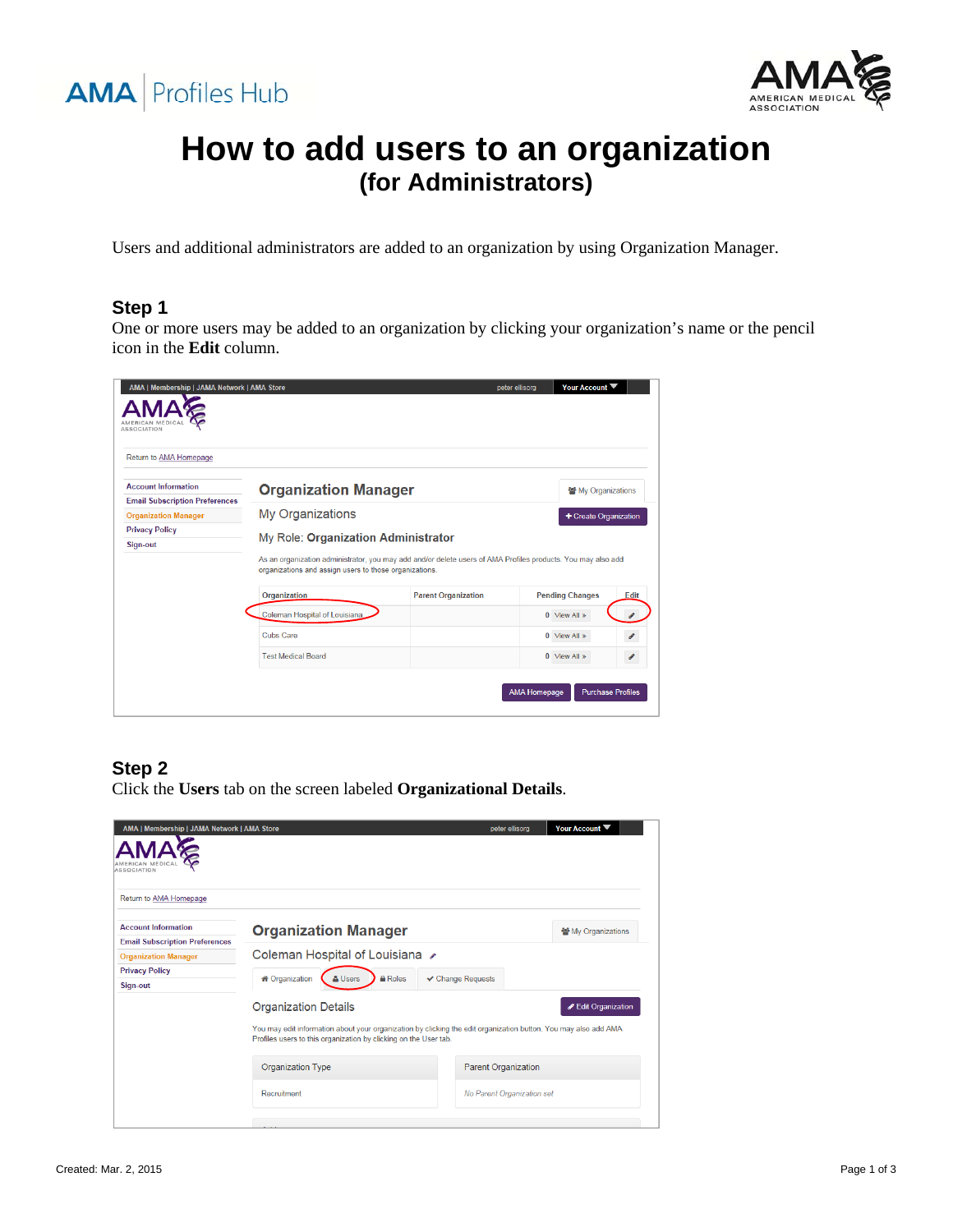## **Step 3**

A **Users** screen will appear from which you may choose to click the **Add User** button or the **Add Multiple Users** button, depending on the number of users you wish to add.

| AMA   Membership   JAMA Network   AMA Store<br>ASSOCIATION           |                                           |                                                                                                            | peter ellisorg      | Your Account ▼           |                          |
|----------------------------------------------------------------------|-------------------------------------------|------------------------------------------------------------------------------------------------------------|---------------------|--------------------------|--------------------------|
| Return to AMA Homepage                                               |                                           |                                                                                                            |                     |                          |                          |
| <b>Account Information</b>                                           | <b>Organization Manager</b>               |                                                                                                            |                     | 월 My Organizations       |                          |
| <b>Email Subscription Preferences</b><br><b>Organization Manager</b> | Coleman Hospital o                        | Click to add                                                                                               |                     |                          | Click to add two or more |
| <b>Privacy Policy</b>                                                |                                           |                                                                                                            |                     |                          | users at one time.       |
| Sign-out                                                             | <b>*</b> Organization<br>& Users          | one user.                                                                                                  | <b>Requests</b>     |                          |                          |
|                                                                      | <b>Users</b>                              |                                                                                                            | + Add User          | + Add Multiple Users     |                          |
|                                                                      | information by clicking on a user's name. | From this page you may add a new user by clicking on the Add User button. You may also remove or edit user |                     |                          |                          |
|                                                                      | Name                                      | <b>Email Address</b>                                                                                       |                     | Edit                     |                          |
|                                                                      | peter ellisorg                            | peterellisorg@mailinator.com                                                                               |                     | $\bullet$ 0              |                          |
|                                                                      |                                           |                                                                                                            | <b>AMA Homepage</b> | <b>Purchase Profiles</b> |                          |

## **Step 4**

When adding one user, enter the user's email address, select the role or roles you wish the user to have, and finish by clicking the **Add User** button.

| <b>Users</b><br>Profiles User: has access to purchase AMA profiling products.<br><b>Add User to Organization</b> | To add a user to your organization, simply enter the user's email address and designate the applicable roles by<br>clicking on the box(es). The user will receive an email invitation to create an account.<br>Admin: can modify an organization's information, add users and can purchase profiling products. | « View All                                    |                                                                        |
|------------------------------------------------------------------------------------------------------------------|----------------------------------------------------------------------------------------------------------------------------------------------------------------------------------------------------------------------------------------------------------------------------------------------------------------|-----------------------------------------------|------------------------------------------------------------------------|
| <b>Email Address</b><br><b>Email Address</b>                                                                     |                                                                                                                                                                                                                                                                                                                |                                               | <b>Step 1:</b> Enter the email address<br>of the user you wish to add. |
| <b>User Role(s)</b><br>$\Box$ Admin<br>Profiles User                                                             | <b>Step 2:</b> Check the role or roles<br>you wish the user to have.                                                                                                                                                                                                                                           |                                               |                                                                        |
| Add User »<br>Cancel                                                                                             |                                                                                                                                                                                                                                                                                                                | <b>Step 3: Click the Add</b><br>Users button. |                                                                        |
|                                                                                                                  | <b>AMA Homepage</b>                                                                                                                                                                                                                                                                                            | <b>Purchase Profiles</b>                      |                                                                        |